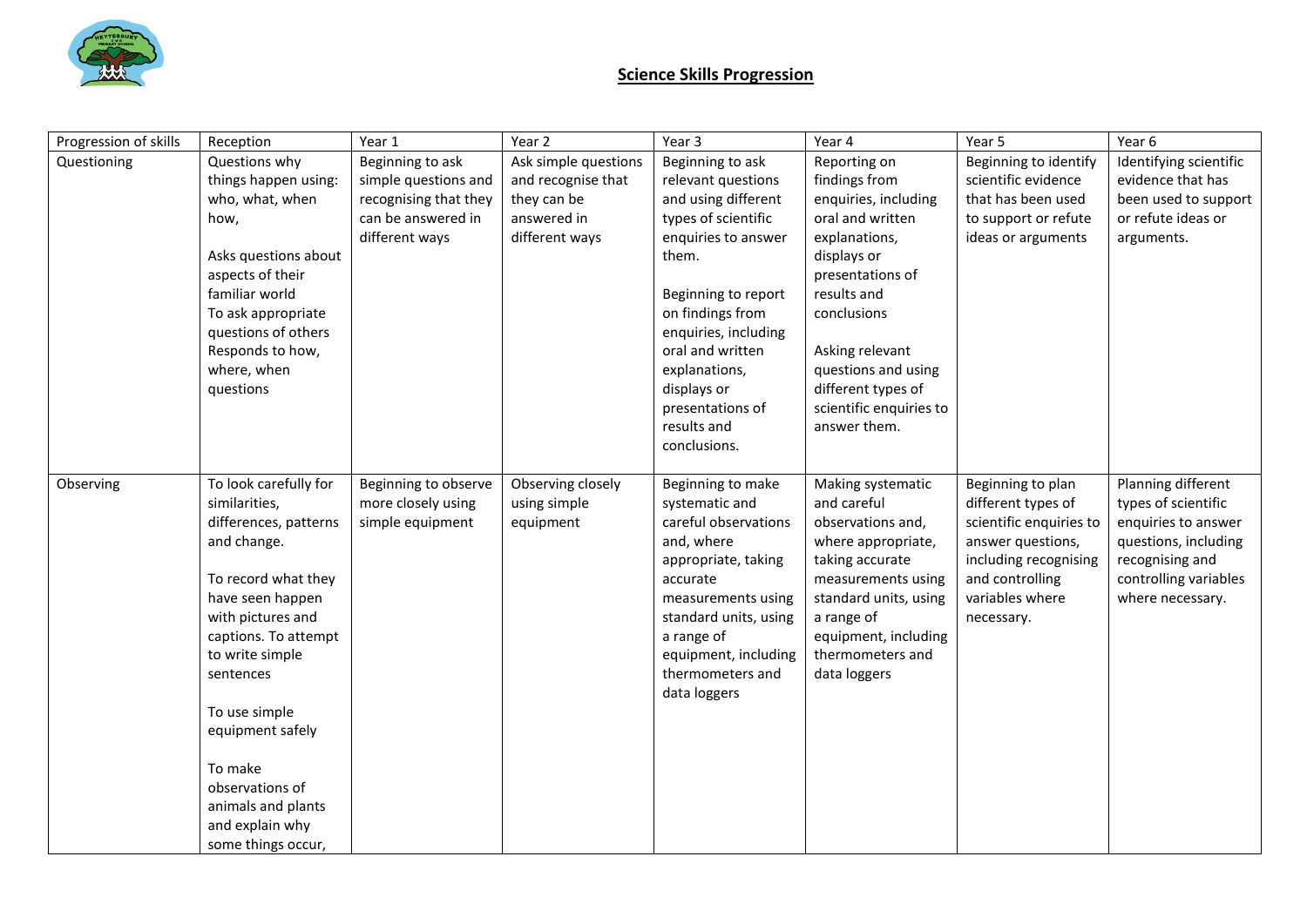

|                                | and talk about<br>changes                                                                                                                                                                                                                                    |                                       |                       |                                                                                                                                                                                                                                                           |                                                                                                                                                                                                                                               |                                                                                                                                                                                |                                                                                                                                                                         |
|--------------------------------|--------------------------------------------------------------------------------------------------------------------------------------------------------------------------------------------------------------------------------------------------------------|---------------------------------------|-----------------------|-----------------------------------------------------------------------------------------------------------------------------------------------------------------------------------------------------------------------------------------------------------|-----------------------------------------------------------------------------------------------------------------------------------------------------------------------------------------------------------------------------------------------|--------------------------------------------------------------------------------------------------------------------------------------------------------------------------------|-------------------------------------------------------------------------------------------------------------------------------------------------------------------------|
| Investigating                  | To explore a range of<br>different objects and<br>the world around<br>them<br>To talk about what<br>they have done or<br>noticed in their<br>explorations.                                                                                                   | Beginning to<br>perform simple tests  | Perform simple tests  | Beginning to set up<br>simple practical<br>enquiries,<br>comparative and fair<br>tests.                                                                                                                                                                   | Setting up simple<br>practical enquiries,<br>comparative and fair<br>tests.                                                                                                                                                                   | Beginning to plan<br>different types of<br>scientific enquiries to<br>answer questions,<br>including recognising<br>and controlling<br>variables where<br>necessary.           | Planning different<br>types of scientific<br>enquiries to answer<br>questions, including<br>recognising and<br>controlling variables<br>where necessary                 |
| Identifying and<br>classifying | To know about<br>similarities and<br>differences in<br>relation to places,<br>objects, materials<br>and living things.<br>They talk about the<br>features of their own<br>immediate<br>environment and<br>how environments<br>might vary from<br>one another | Beginning to identify<br>and classify | Identify and classify | Beginning to gather,<br>record, classify and<br>present data in a<br>variety of ways to<br>help in answering<br>questions.<br>Beginning to identify<br>differences,<br>similarities or<br>changes related to<br>simple scientific<br>ideas and processes. | Gathering, recording,<br>classifying and<br>presenting data in a<br>variety of ways to<br>help in answering<br>questions<br>Identifying<br>differences,<br>similarities or<br>changes related to<br>simple scientific<br>ideas and processes. | Beginning to take<br>measurements,<br>using a range of<br>scientific equipment,<br>with increasing<br>accuracy and<br>precision, taking<br>repeat readings<br>when appropriate | <b>Taking</b><br>measurements, using<br>a range of scientific<br>equipment, with<br>increasing accuracy<br>and precision, taking<br>repeat readings<br>when appropriate |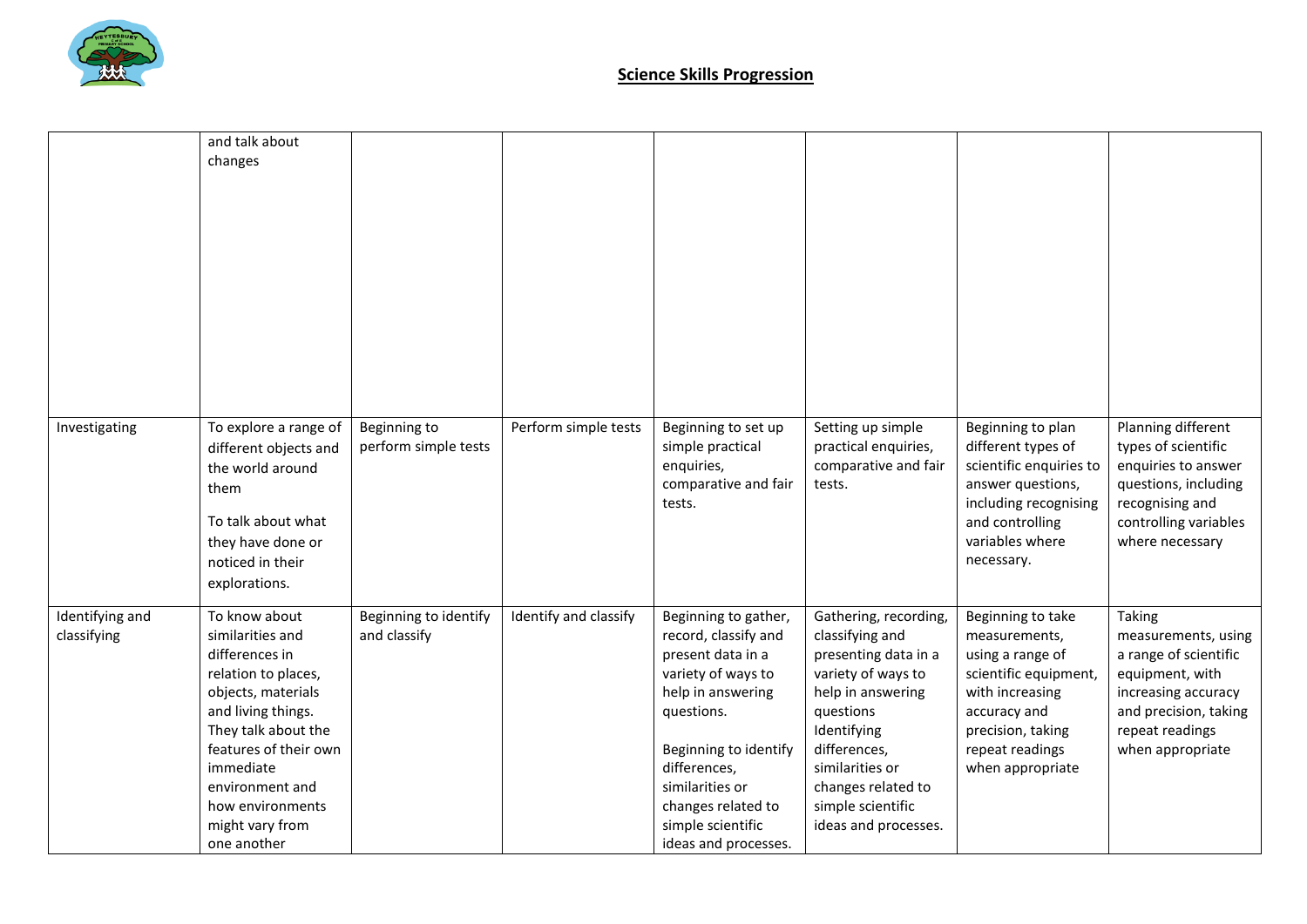

## **Science Skills Progression**

| Gathering and<br>recording data | To Know that<br>information can be<br>retrieved from books<br>and computers                                             | Beginning to gather<br>and record simple<br>data to help in<br>answering questions | Gather and record<br>data to help answer<br>questions            | Begin to gather,<br>record, classify and<br>present data in a<br>variety of ways to<br>help in answering<br>questions.                                                                                                                                                                | Gathering, recording,<br>classifying and<br>presenting data in a<br>variety of ways to<br>help in answering<br>questions.                                                                                                                                    | Beginning to record<br>data and results of<br>using scientific<br>diagrams and labels,<br>classification keys,<br>tables, scatter<br>graphs, bar and line<br>graphs.                                                                                                                                                                                                             | Recording data and<br>results of increasing<br>complexity using<br>scientific diagrams<br>and labels,<br>classification keys,<br>tables, scatter<br>graphs, bar and line<br>graphs.                                                                                                                                                                        |
|---------------------------------|-------------------------------------------------------------------------------------------------------------------------|------------------------------------------------------------------------------------|------------------------------------------------------------------|---------------------------------------------------------------------------------------------------------------------------------------------------------------------------------------------------------------------------------------------------------------------------------------|--------------------------------------------------------------------------------------------------------------------------------------------------------------------------------------------------------------------------------------------------------------|----------------------------------------------------------------------------------------------------------------------------------------------------------------------------------------------------------------------------------------------------------------------------------------------------------------------------------------------------------------------------------|------------------------------------------------------------------------------------------------------------------------------------------------------------------------------------------------------------------------------------------------------------------------------------------------------------------------------------------------------------|
| Vocabulary                      | Extends vocabulary,<br>especially by<br>grouping and<br>naming, exploring<br>the meaning and<br>sounds of new<br>words. | Begin to use<br>vocabulary with help<br>from adults and a<br>word bank             | Use vocabulary with<br>help from adults and<br>a word bank       | Beginning to record<br>findings using simple<br>scientific language,<br>drawings, labelled<br>diagrams, keys, bar<br>charts, and tables.                                                                                                                                              | Recording findings<br>using simple<br>scientific language,<br>drawings, labelled<br>diagrams, keys, bar<br>charts, and tables.                                                                                                                               | To begin to read,<br>spell and pronounce<br>scientific vocabulary<br>correctly.<br>To begin to<br>confidently use a<br>range of scientific<br>vocabulary.                                                                                                                                                                                                                        | To read, spell and<br>pronounce scientific<br>vocabulary correctly.<br>To confidently use a<br>range of scientific<br>vocabulary.                                                                                                                                                                                                                          |
| Conclusions                     | To demonstrate<br>understanding when<br>talking with others<br>about what they<br>have read                             | Beginning to use<br>observations and<br>ideas to suggest<br>answers to questions   | Use observations<br>and ideas to suggest<br>answers to questions | Beginning to use<br>results to draw<br>simple conclusions,<br>make predictions for<br>new values, suggest<br>improvements and<br>raise further<br>questions.<br>Beginning to use<br>straightforward<br>scientific evidence to<br>answer questions or<br>to support their<br>findings. | Using results to draw<br>simple conclusions,<br>make predictions for<br>new values, suggest<br>improvements and<br>raise further<br>questions.<br>Using<br>straightforward<br>scientific evidence to<br>answer questions or<br>to support their<br>findings. | Beginning to using<br>test results to make<br>predictions to set up<br>further comparative<br>and fair tests.<br>Beginning to report<br>and represent<br>findings from<br>enquiries, including<br>conclusions, causal<br>relationships and<br>explanations of and<br>degree of trust in<br>results, in oral and<br>written forms such<br>as displays and other<br>presentations. | Using test results to<br>make predictions to<br>set up further<br>comparative and fair<br>tests.<br>Reporting and<br>presenting findings<br>from enquiries,<br>including<br>conclusions, causal<br>relationships and<br>explanations of and<br>degree of trust in<br>results, in oral and<br>written forms such<br>as displays and other<br>presentations. |